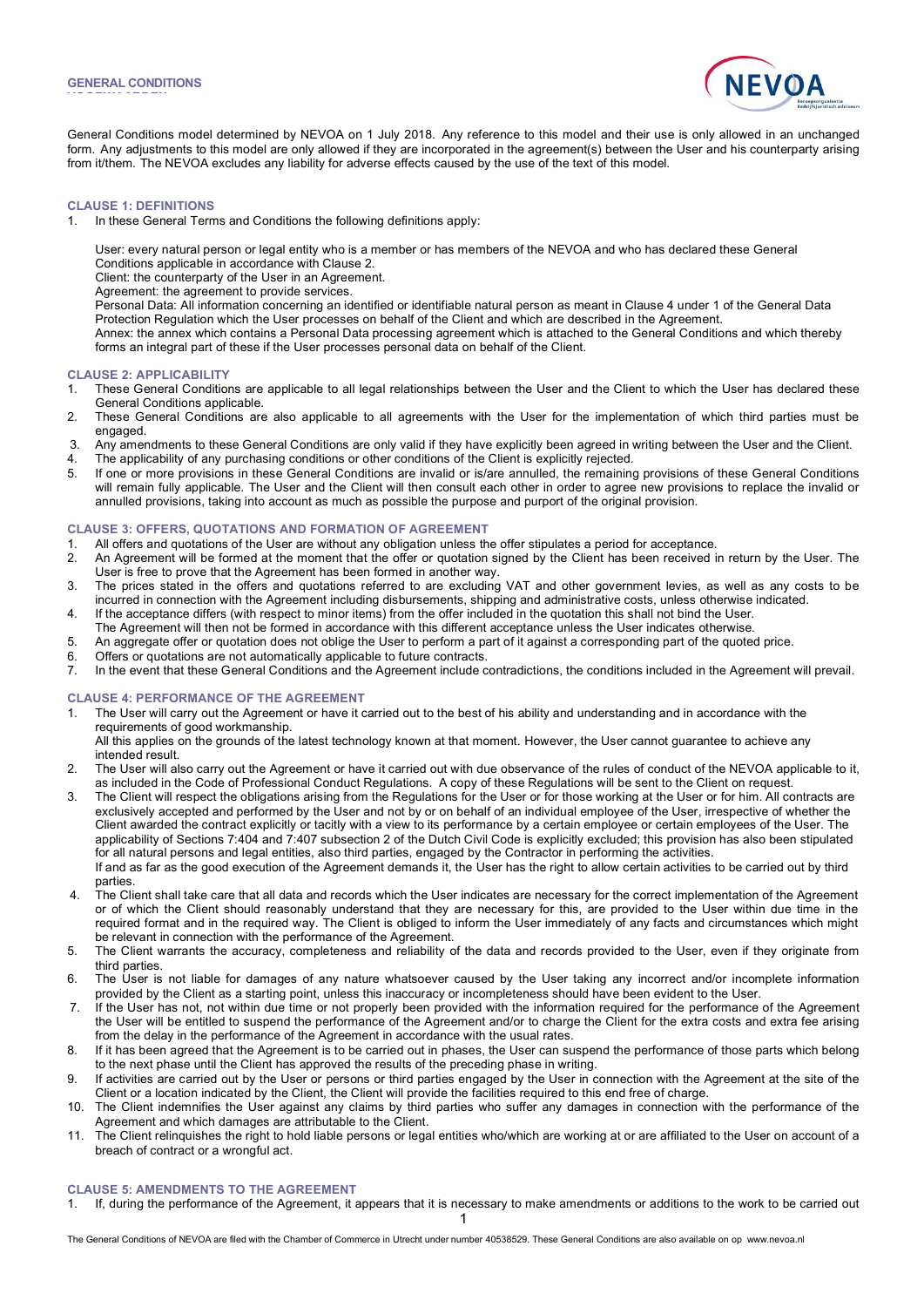**VOORWAARDEN**



- in order to perform the Agreement properly, the parties will amend the Agreement accordingly within due time and in mutual consultation. 2. If the parties agree to amend or supplement the Agreement, this may affect the completion date of its fulfilment. The User will inform the
- Client of this as soon as possible. 3. If an amendment or supplement to the Agreement will have financial and/or qualitative consequences, the User will inform the Client of this in advance.
- 4. If a fixed fee has been agreed the User will indicate in this connection the extent to which the amendment or supplement of the Agreement will result in exceeding this fee.
- 5. Contrary to paragraph 3 the User will not be able to charge any additional costs if the amendment or supplement is the result of circumstances that can be attributed to the User.
- 6. The User can only carry out additional work and charge the Client for additional costs to those stipulated in the Agreement, if the Client has given his consent to this in advance, unless these activities are covered by the duty of care of the User.

### **CLAUSE 6: CONTRACTUAL TERM AND IMPLEMENTATION PERIOD**

- 1. The Agreement between the User and a Client is entered into for an indefinite period of time unless otherwise arising from the content, nature or purport of the Agreement or if the parties have explicitly agreed otherwise in writing.
- 2. If the Client owes an advance payment or if he has to provide information and/or materials required for the implementation, the period within which the activities must be completed will only commence after the advance payment has been received in full or the information and/or materials have been provided.
- 3. If within the term of the Agreement for completing certain activities a term has been agreed, this will never be a deadline. In the event that a term has been exceeded, the Client should therefore give the User a notice of default in writing.

### **CLAUSE 7: FEE**

- 1. The parties can agree a fixed fee upon the formation of the Agreement.
- 2. If no fixed fee is agreed, the fee will be determined on the basis of the actual time spent. The fee is calculated according to the specified hourly rates of the User applicable to the period in which the activities are carried out.
- 3. In the event of changes in wages and/or prices after the formation of the Agreement but before the Agreement has been fully performed, the User will be entitled to adjust the fee or the hourly rate.
- 4. In addition, the User is allowed to increase the fee when it appears each time during the performance of the activities that the originally agreed or expected quantity of work was estimated insufficiently to such an extent on entering into the Agreement that the User cannot reasonably be required to carry out the agreed activities at the fee originally agreed.
- 5. The User will inform the Client of the intention to increase the fee or the hourly rate. In doing so the User will specify the amount and the date on which the increase will become effective.
- 6. The Client is entitled to dissolve the Agreement if the fee or the hourly rate is increased within three months after entering into the Agreement. After this period has expired the Client will be entitled to dissolve the Agreement if the increase exceeds 10%. The Client is not entitled to dissolve the Agreement if the increase of the fee or hourly rate arises from an authorisation by virtue of the law.
- 7. The Client will be charged with the fee of the User, if necessary increased by the disbursements, costs and invoices of third parties engaged, per month or after the performance of the Agreement unless the User and the Client have made other agreements in this respect.
- 8. The value added tax will be charged separately on all the amounts payable by the Client to the User.

#### **CLAUSE 8: PAYMENT**

- Payment of the invoice sent by the User must take place without any deductions, discounts or set-off within 14 days after the invoice date. Moreover, payment must take place in Dutch currency by means of transfer to the credit of a bank account to be indicated by the User. Any objections to the amount of the invoices or complaints within the sense of Clause 10 do not suspend the payment obligation of the Client.
- 2. If the Client remains in default of payment within the period, the Client will be default by operation of law without any further notice of default being required. The Client will then owe the statutory interest, or the statutory commercial interest (in connection with commercial transactions). The interest on the amount due and payable will be calculated from the date that the Client is in default until the date of payment in full.
- 3. The User is at all times entitled to demand an advance payment for the payment of his activities, disbursements and/or costs.
- If at the User's discretion the financial position or the payment history of the Client gives rise to it, the User will be entitled to demand that the Client immediately furnishes (additional) security in a form to be determined by the User. If the Client fails to furnish the required security, the User will be entitled - notwithstanding his other rights - to suspend immediately the further performance of the Agreement and everything that Client owes to the User on any account whatsoever will become immediately due and payable. In the event of winding-up, a bankruptcy, seizure, moratorium or debt rescheduling of the Client, anything that the Client owes to the User will also become immediately due and payable.
- 5. The User is entitled to allow the payments made by the Client to serve firstly to reduce the costs, then to reduce the interest outstanding and finally to reduce the principal amount and the current interest.
- 6. The User may refuse an offer of payment, without thus being in default, if the Client indicates a different order in which the payment is to be applied.
- 7. The User may refuse the full repayment of the principal amount if the payable and current interest as well as the costs are not concurrently paid.
- 8. If the Agreement has been entered into by two Clients, they will be jointly and severally bound for the payment of the outstanding amounts, insofar as the activities have been performed for the joint Clients.

# **CLAUSE 9: INTEREST AND COLLECTION COSTS**

- 1. If the Client is a consumer and after the first payment period has expired as referred to in Clause 8 paragraph 1, he has not or not fully fulfilled the payment obligation, the User will send a written demand to the Client for payment of the outstanding amount and the statutory interest on it within a second period of 14 days, with a notice of the extrajudicial collection costs according to the extra-judicial collection costs sliding scale ('BIK'). If the Client has not or not fully fulfilled the payment obligation within the second period, the extra-judicial collection costs will be payable, as well as the statutory interest on the extra-judicial costs from the date on which they become payable. If the Client is an entrepreneur or legal entity and has not or not fully fulfilled the payment obligation as specified in Clause 8 paragraph 1, the extra-judicial collection costs will be payable according to the extra-judicial collection costs sliding scale (BIK) as well as the statutory interest on the extra-judicial collection costs from the day on which they become payable.
- 2. The User will send to the Client a written demand for payment of the outstanding amount, the interest payable on the outstanding amount,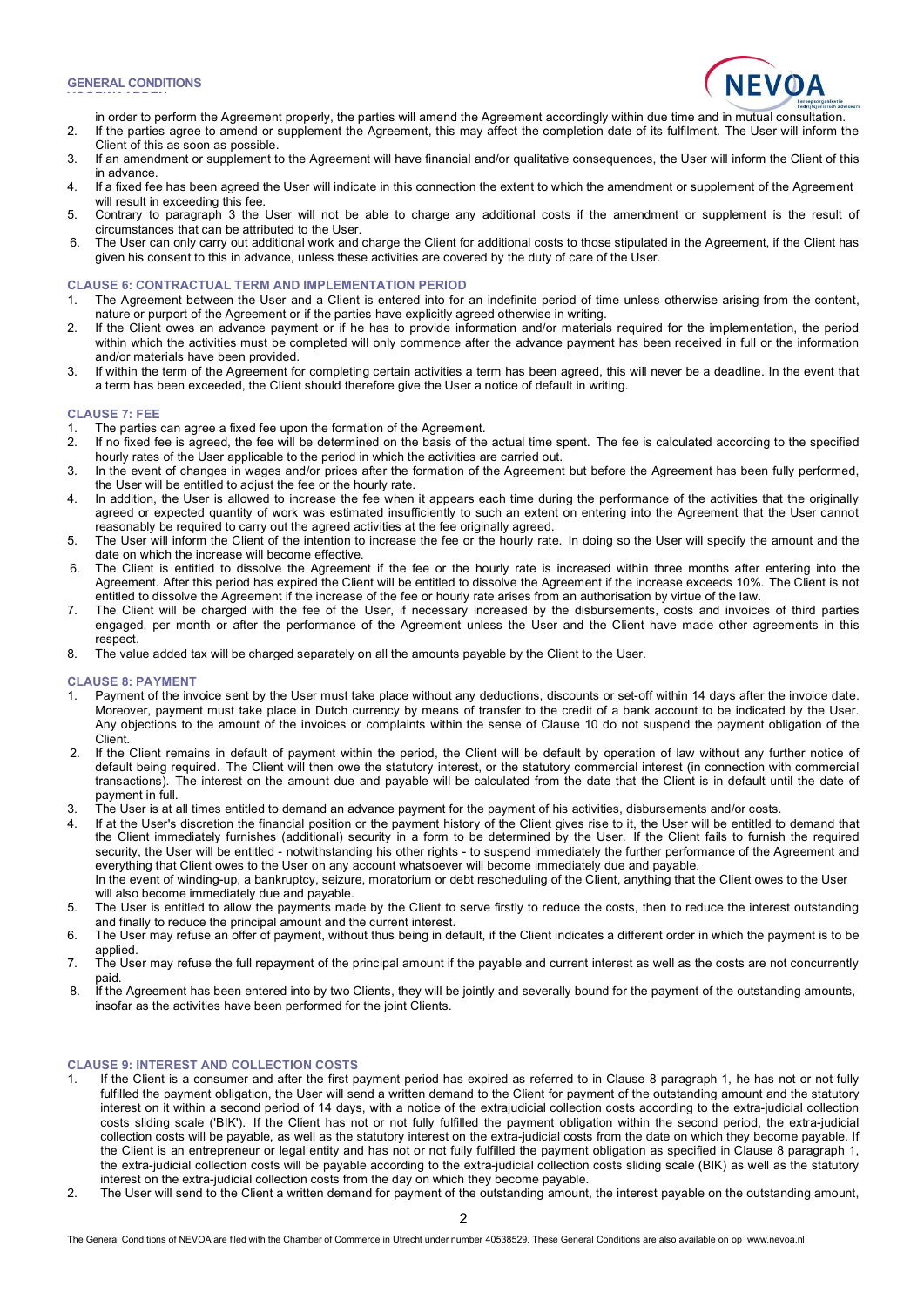**VOORWAARDEN**



the extra-judicial collection costs and the statutory interest on it, within a 7 day deadline.

3. If after the deadline has expired the Client has not or not fully fulfilled his payment obligations, the User will be able to bring a legal action against the Client. All court and/or execution costs which the User had to incur as a result of the non-fulfilment by the Client will then also be at the expense of the Client.

### **CLAUSE 10: CLAIMS AND COMPLAINTS**

- 1. Complaints about the activities carried out or about the invoice of the fee must be notified in writing by the Client to the User within 8 days after discovery but at the latest within 30 days after completion of the respective activities or within 30 days after the despatch date of the invoice. The complaint must include as detailed a description of the failure as possible in order to enable the User to respond adequately.
- 2. A complaint does not suspend the payment obligation of the Client, unless the User has made it known to the Client that he considers the complaint justified.
- 3. In the event that a claim has been submitted and is justified, the User will have the choice between adjustment of the fee charged, improvement of the activities free of charge, re-performance of the agreed activities or, if the latter is no longer possible or sensible, no longer to perform the Agreement in whole or in part against a refund in proportion to a fee paid by the Client.
- 4. If it is no longer possible or sensible still to perform the agreed activities, the User will only be liable within the limits of Clause 14.
- 5. Any complaints with regard to the way in which the User carries out his profession, can be submitted to the Disciplinary Board of the NEVOA pursuant to the regulations for disciplinary matters.

# **CLAUSE 11: NOTICE OF TERMINATION AND CANCELLATION**

- 1. Either party can terminate the Agreement at any time in writing with due observance of a 3 months' notice period.
- 2. If the notice period has not been or has not fully been observed by the Client, the User will be entitled to compensation due to the loss of turnover caused by it over the (remaining) notice period, unless the notice of termination is based on facts and circumstances which are exclusively attributable to the User. The compensation can be based by the User on the average turnover in the last three months. Moreover, the Client will then be obliged to pay the invoices for the activities performed until that time. The provisional results of the activities
- performed until that time will then be put at the Client's disposal subject to approval.
- 3. If the Agreement is terminated prematurely by the User, the User in consultation with the Client will take care of the transfer of activities to third parties still to be carried out, unless facts and circumstances form the basis of the termination which are attributable to the Client.
- 4. If the transfer of the activities involves extra costs for the User, the Client will be charged for them.<br>5. If an Agreement with an agreed fixed price is cancelled by the Client, the User will be entitled to 10
- 5. If an Agreement with an agreed fixed price is cancelled by the Client, the User will be entitled to 100% of the agreed price.

# **CLAUSE 12: SUSPENSION AND DISSOLUTION**

- 1. The User is entitled to suspend the performance of the obligations or to dissolve the Agreement if:
- the Client does not or does not fully fulfil the obligations under the Agreement.
- circumstances come to the notice of the User after the Agreement has been formed which give good reason to fear that the Client will not fulfil his obligations. If there are good reasons to fear that the Client will only fulfil partly or improperly, the suspension will only be allowed insofar as the failure justifies this.
- the Client was requested on entering into the Agreement to furnish security for the performance of his obligations under the Agreement and this security has not been forthcoming or is insufficient.
- 2. Moreover, the User is entitled to dissolve the Agreement or have it dissolved if circumstances occur which are of a nature such that fulfilment of the Agreement is impossible or can no longer be required according to the principles of reasonableness and fairness or if circumstances arise otherwise which are of a nature such that it cannot reasonably be expected that the Agreement continues unchanged.
- 3. If the Agreement is dissolved the claims of the User on the Client will be immediately due and payable. If the User suspends the
- performance of the obligations, he will retain his rights under the law and pursuant to the Agreement.
- 4. The User always retains the right to claim compensation.

### **CLAUSE 13: RETURN OF ITEMS PROVIDED**

- 1. If the User has provided items to the Client in connection with the performance of the Agreement, the Client will be obliged at the first request of the User to return the provided items within 14 days complete in their original condition, free from defects.
- 2. If the Client for any reason whatsoever after a demand to this end remains still in default of the obligation referred to under 1, all damage and costs arising from it, including the costs of replacement, will be at the expense of the Client.
- 3. Where necessary for the performance of the Agreement, copies of the original documents provided by the Client to the User will be included in the file of the User. If and insofar as the Client requests this, these documents are to be returned to the Client on the termination of the Agreement.

# **CLAUSE 14: LIABILITY**

- If the User would be liable, this liability will be limited to what has been provided for in this provision.
- 2. If the Client demonstrates that he suffered damages by an act or omission by the User which would have been avoided had he acted with due care and with expertise, the User will be liable for the damage up to a maximum of the limits applicable to the respective claim under the professional liability insurance taken out by the User, at any rate up to a maximum of twice the invoice amount of the respective Agreement, at any rate of that part of the Agreement to which the liability relates. Contrary to what has been provided above, with regard to an Agreement with a term longer than six months, the liability will be further limited to the fee part payable during the most recent six months.
- 3. The User has at all times the right to prevent or reduce as much as possible the damage suffered or to be suffered by the Client.
- 4. The term damage exclusively means damage to persons, damage to property and direct financial losses.<br>5. The User will never be liable for indirect loss including consequential loss, lost profits, missed saving
- 5. The User will never be liable for indirect loss including consequential loss, lost profits, missed savings and loss caused by operational delays.
- 6. The limitations of the liability for damage included in these Conditions will not apply if the damage is due to the intention or gross negligence equivalent to it of the User or his subordinates.
- 7. The liability limitations laid down in paragraph 2 up to and including 5 of this Clause are also stipulated for the persons or third
- parties engaged by the User who can therefore directly invoke these liability limitations.
- 8. The User does not guarantee the accurate and complete transmission of the contents of an e-mail sent, nor the prompt receipt of it.

### **CLAUSE 15: INDEMNITIES**

- 1. The Client indemnifies the User against claims by third parties with regard to intellectual property rights to materials or data provided by the Client which are used in performing the Agreement.
- 2. If the Client provides the User with information carriers, electronic files or software etc., the Client shall indemnify the User for damage caused by viruses and defects.
- 3. The Client indemnifies the User in respect of claims by third parties due to damage that was caused because the Client provided the User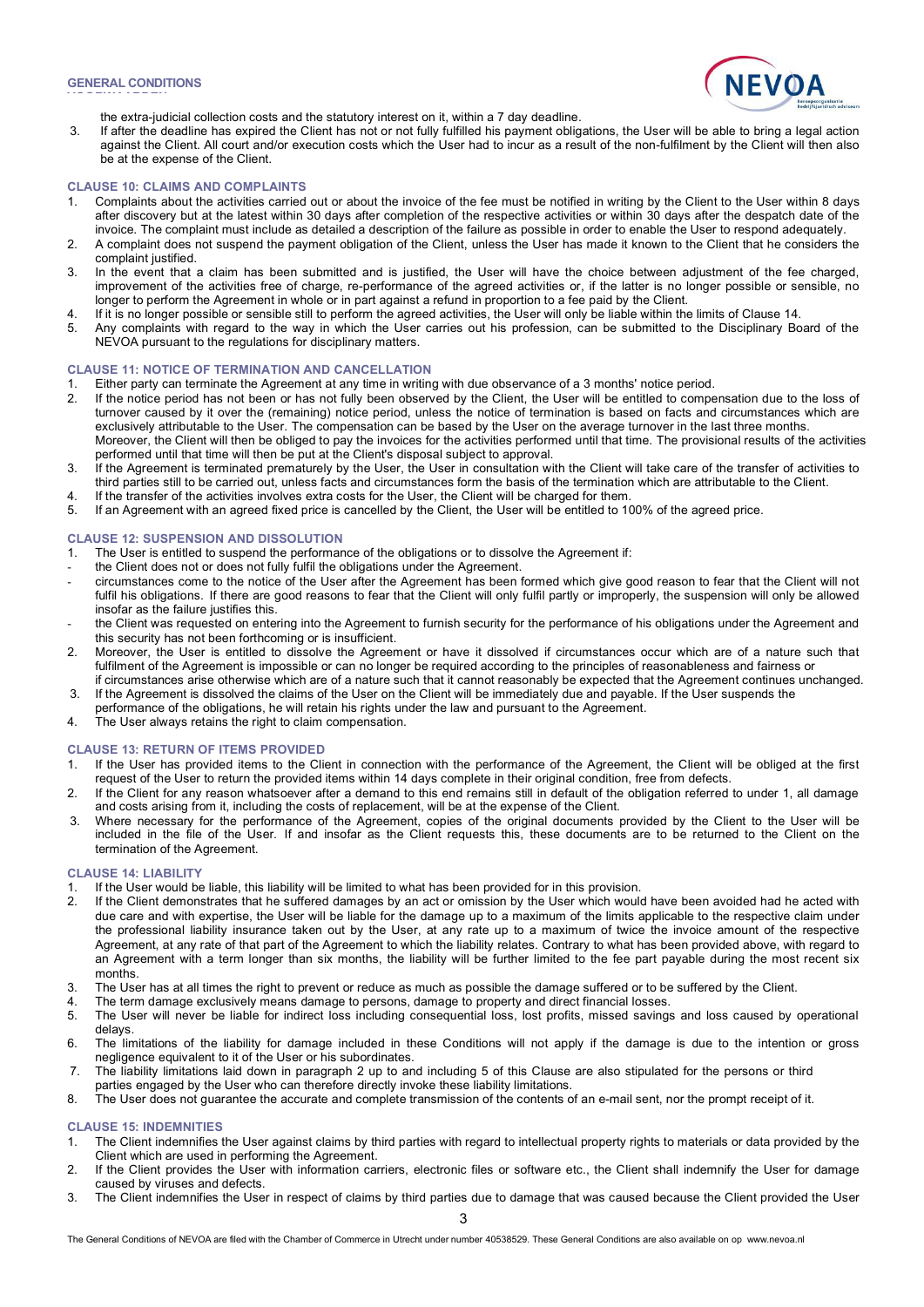**VOORWAARDEN**



with inaccurate or incomplete information.

- 4. The Client indemnifies the User against all claims by third parties including shareholders, directors, supervisory directors and personnel of the Client, as well as affiliated legal entities and company and other involved in the organisation of the Client - which arise from or are associated with the activities of the User for the benefit of the Client.
- 5. The Client also indemnifies the User against claims by third parties where the User is considered as the co-principal of the Client.

#### **CLAUSE 16: RISK TRANSFER**

1. The risk of loss of or damage to items constituting the subject of the Agreement shall be transferred to the Client the moment at which they are legally or physically delivered to the Client, and are consequently brought under the control of the Client or (a) third party/ies to be indicated by the Client.

# **CLAUSE 17: FORCE MAJEURE**

- 1. The Parties are not obliged to fulfil any obligation if they are prevented from doing so as a result of a circumstance not attributable to their fault or which is not chargeable to them by virtue of the law, a legal act or common opinion.
- 2. The term 'force majeure' in these General Conditions means apart from what it means in legislation and case law the illness of the User or of the persons or third parties engaged by the User, as well as any external causes whether or not foreseen which are beyond the control of the User but which cause the User to be unable to fulfil his obligations.
- 3. The User shall also be entitled to invoke force majeure if the circumstance impeding (further) fulfilment commences after the User should have fulfilled his obligations.
- 4. During the period that force majeure continues the parties can suspend the obligations under the Agreement. If the period lasts for more than two months, either party shall be entitled to dissolve the Agreement, without obligation to pay any compensation to the other party.
- 5. To the extent that at the moment force majeure occurs the User has already partially fulfilled or is able to fulfil his obligations under the Agreement, and the part complied with or to be complied with has an independent value, the User will be entitled to invoice separately the part fulfilled or to be fulfilled. The Client is obliged to settle this invoice as if it was a separate agreement.

### **CLAUSE 18: SECRECY**

- 1. Both parties are obliged to observe secrecy regarding all confidential information, including Personal Data, which they have obtained from each other in connection with their Agreement or from another source, unless one of the parties has a legal or professional duty to disclose or if the one party relieved the other party in writing from the duty to observe secrecy. Information is considered confidential if the other party has communicated it as such or if this arises from the nature of the information. The User shall impose his obligations pursuant to this provision on any third parties engaged by him.
- 2. Contrary to the first paragraph of this Clause the User will be entitled if he acts for himself in a disciplinary, civil or criminal procedure to use the details and information provided by or on behalf of the Client as well as other details and information which have come to his notice in performing the Agreement, insofar as they may be important for his defence in his opinion.
- 3. If the User is obliged to disclose confidential information pursuant to a legal or professional duty and the User cannot invoke the provisions in this Clause, the User will not be obliged to pay compensation or indemnification and the counterparty will not be entitled to dissolve the Agreement due to any damage caused by this.
- 4. Subject to the explicit prior written consent of the User the Client will not be allowed to disclose or otherwise make available to third parties the contents of advice, opinions or other written statements of the User. An exception to this occurs if this arises directly from the Agreement.

#### **CLAUSE 19: INTELLECTUAL PROPERTY AND COPYRIGHTS**

- 1. Notwithstanding the provisions set out otherwise in these General Conditions the User reserves all rights with regard to intellectual products which he uses, has used or has developed in connection with the performance of the Agreement, insofar as they arise from the law.
- 2. All documents provided by the User such as advice, (model) agreements and other intellectual products are exclusively intended to be used by the Client and they shall not be reproduced, made publicly available, exploited or disclosed to third parties by him without the prior written consent of the User, unless otherwise arises from the nature of the documents provided.
- 3. The User retains the right to use the increased knowledge due to carrying out the activities for other purposes insofar as no confidential information will be made known to third parties.

# **CLAUSE 20: EXPIRY PERIOD**

1. Insofar as not otherwise provided for in these General Conditions, claims and other powers of the Client for any reason whatsoever with regard to the User in connection with the User carrying out activities will lapse in any case one year after the moment at which the Client became or could reasonably become aware of the existence of these rights and powers.

# **CLAUSE 21: APPLICABLE LAW, DISPUTES AND FORUM AGREED UPON**

- 1. Dutch law shall be applicable to all agreements between the User and the Client.
- 2. The parties will try to solve all disputes which might arise in connection with these General Conditions, the agreement(s) linked to them and their interpretation, all this in mutual consultation, or if necessary with the assistance of Mediation in accordance with the regulations to this end of Stichting Nederlands Mediation Instituut in Rotterdam, at any rate those of Stichting Kwaliteits Mediators in Rotterdam, as they read on the commencement date of the Mediation. Once it has become an established fact that the parties cannot solve their disputes through Mediation, they can apply to the court.
- 3. Unless the Sub-district Court has jurisdiction all disputes between the User and the Client, will be settled by the competent court in the district in which the User has his business location. Nevertheless the User will be entitled to submit the dispute to the court having jurisdiction according to the law.

### **CLAUSE 22: AMENDMENTS AND WHERE THE CONDITIONS CAN BE FOUND**

1. These Conditions are filed at the office of the Chamber of Commerce in Utrecht. The latest filed version will at all times be applicable, or the version as it was in force during the formation of the Agreement.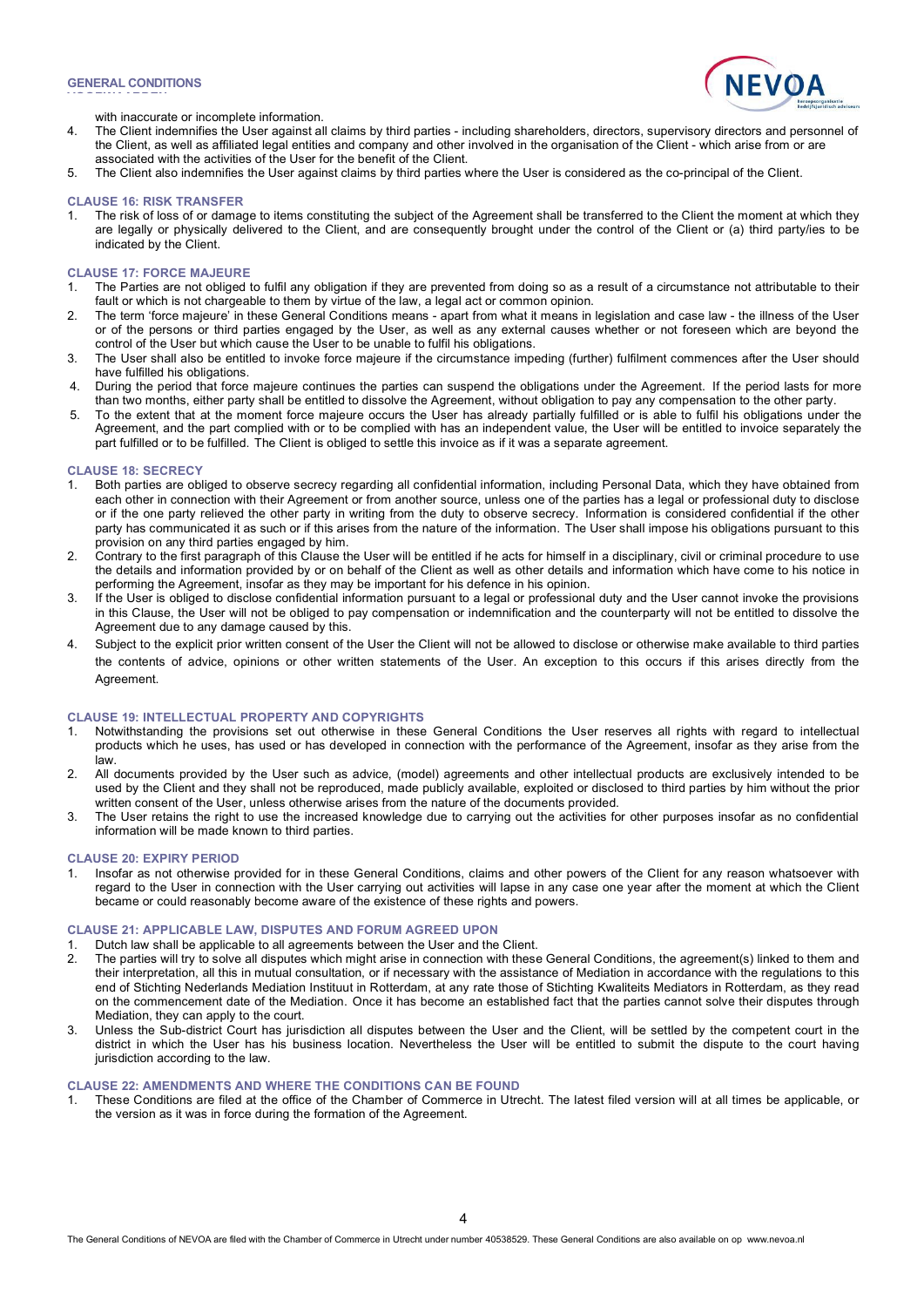**VOORWAARDEN**



# **ANNEX 1: PERSONAL DATA PROCESSING**

If the User processes Personal Data in performing the Agreement for the Client, in addition to the General Conditions the conditions set out below will be applicable.

**Clause 1. General**

1. The concepts which have been defined in this Annex in the General Data Protection Regulation (further herein: 'GDPR') have the meaning given to them in the GDPR. In processing the personal Data the Client can be indicated as the Controller, or if the Client processes the Personal Data for the benefit of a third party as the Processor. (Depending on the capacity in which the Client processes Personal Data) the User fulfils the role of Processor or sub-processor.

### **Clause 2. Purposes of the processing**

- 1. The User undertakes to process Personal Data on the instructions of the Client under the conditions of the Agreement. The processing will exclusively take place in connection with the performance of the Agreement plus those purposes which are reasonably associated with it or which are determined in further agreement.
- 2. The User will not process the Personal Data for any other purpose than as determined by the Client. The Client will inform the User of the processing purposes insofar as they have not yet been mentioned in this Annex. The Agreement stipulates which categories of data subjects and personal Data are involved.
- 3. The User has no control over the purpose of and the means for processing Personal Data. The User will not take any decisions with regard to the receipt and use of the Personal Data, the provision to third parties and the duration of storage of Personal Data.

#### **Clause 3. Obligations of the User**

- 1. With regard to the processing operations referred to in Clause 2, the User will ensure compliance with the conditions imposed on processing Personal Data pursuant to the GDPR.
- 2. The User will process Personal Data which will be supplied by or on behalf of the Client to the User.<br>3. The User will inform the Client, at the latter's request to this end and within a reasonable period, all
- The User will inform the Client, at the latter's request to this end and within a reasonable period, about the measures taken with regard to his obligations under this Annex.
- 4. The obligations of the User arising from this Annex also apply to the persons processing Personal Data under the authority of the User.
- 5. The User will inform the Client if in his opinion an instruction of the Client is in contravention of the relevant privacy legislation and regulations.
- 6. The User will render the necessary cooperation to the Client when in connection with the processing operations a data protection impact assessment or a prior consultation with the regulatory authority would be necessary.

### **Clause 4. Transfer of personal Data**

- 1. The User can process the personal Data in countries within and outside the European Union with due observance of legislation and regulations.
- 2. The User will report to the Client at the latter's request which country or countries are involved.

### **Clause 5. Sharing the responsibility**

- 1. The parties will take care of the compliance with applicable privacy legislation and regulations.
- 2. The processing operations allowed will be carried out by the User within a (semi-)automated environment.
- 3. The User is only responsible for processing the Personal data under this Annex in accordance with the instructions of the Client and under the explicit (ultimate) responsibility of the Client. The User will not be responsible for all other Personal Data processing, including in any event but not limited to the collection of the Personal Data by the Client, processing operations for purposes not reported by the Client to the User, processing by third parties and/or for other purposes. The responsibility for these processing operations rests exclusively with the Client.
- 4. The Client guarantees that the content, use and the instructions to process Personal Data, as meant in this Annex, are not unlawful and do not infringe on any right of third parties.

### **Clause 6. Engagement of third parties or sub-contractors**

- 1. The Client hereby grants consent to the User to engage third parties (sub-processors) in processing the data.<br>2. At the request of the Client the User will inform the Client as soon as possible about the sub-processors
- 2. At the request of the Client the User will inform the Client as soon as possible about the sub-processors he has engaged. The Client is entitled to object to the engagement of a sub-processor. This objection must be submitted in writing within two weeks and supported by arguments.
- 3. The User will ensure unconditionally that these third parties undertake in writing the same obligations as have been agreed between the Client and the User. The User guarantees correct compliance with these obligations by these third parties.

#### **Clause 7. Security**

- 1. The User will do his utmost to take suitable technical and organisational measures with regard to the Personal Data processing to be carried out against loss or against any form of wrongful processing (such as unauthorised access, impairment, changes to or transmission of the personal data).
- 2. The User does not guarantee that the security is effective under all circumstances. The User will do his utmost to allow the security to comply with a level that is not unreasonable considering the latest technology, the sensitivity of the Personal Data and the costs involved with effecting the security.
- 3. The Client will only make Personal Data available for processing to the User if the Client has ensured that the required security measures have been taken. The Client is responsible for compliance with the measures agreed by the parties.

### **Clause 8. Reporting duty**

- 1. In the event of a security leak and/or data leak (which means: a breach of the security which by accident or wrongfully leads to destruction, loss, change or unauthorized transfer of or unauthorised access to data transmitted, stored or otherwise processed) the User will try to the best of his abilities to inform the Client of this as soon as possible in connection with which the Client shall assess whether he will or will not inform the supervisory authorities and/or the data subjects. The User will try to the best of his abilities to make the information provided complete, correct and accurate.
- 2. If legislation and/or regulations require it the User will cooperate with informing the respective relevant authorities and any data subjects. The Client is responsible for reporting this to the relevant authorities.